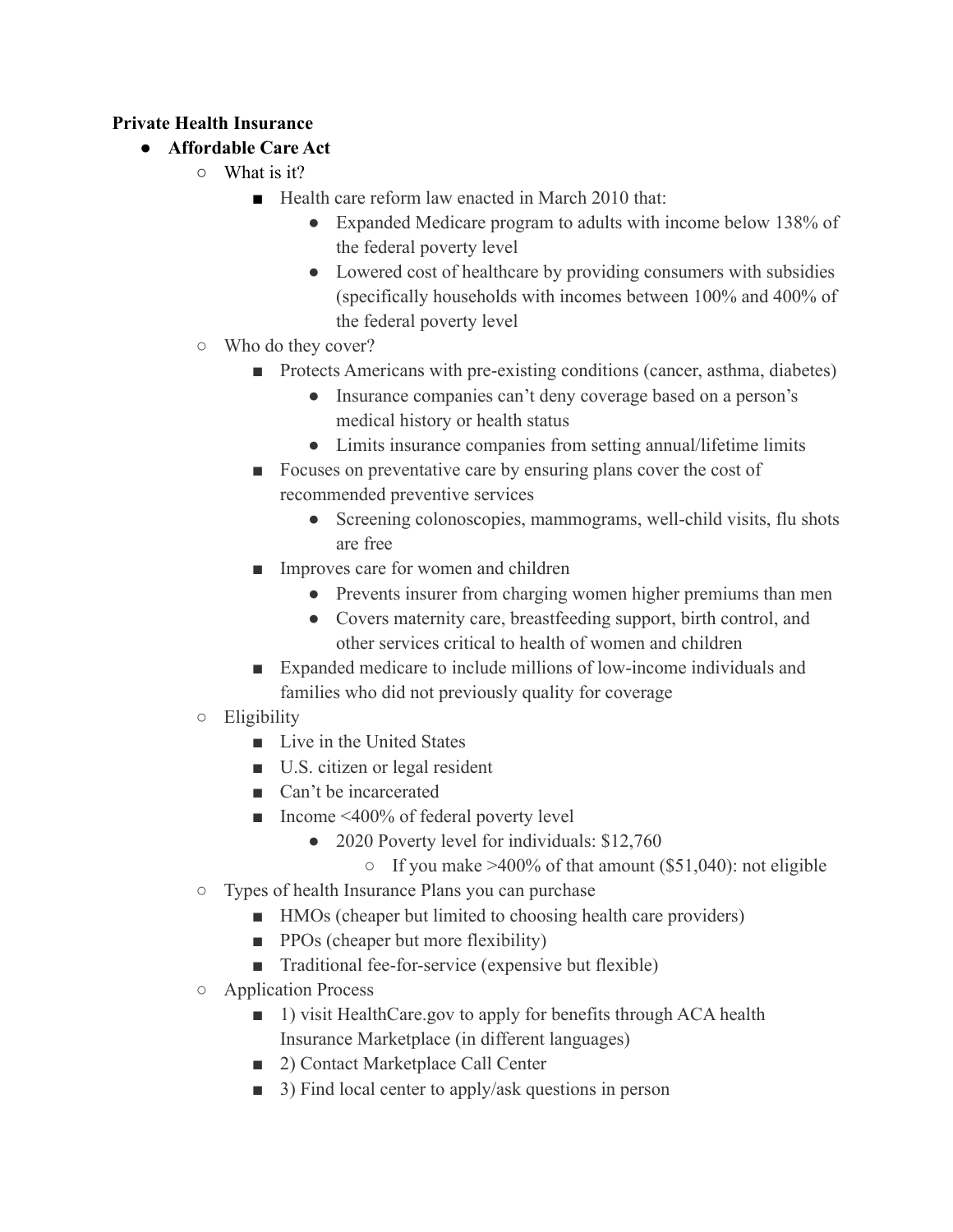- 4) To apply by mail, fill out [application](https://marketplace.cms.gov/applications-and-forms/individuals-and-families-forms)
- Sources
	- [https://www.ehealthinsurance.com/resources/affordable-care-act/aca-obam](https://www.ehealthinsurance.com/resources/affordable-care-act/aca-obamacare-subsidies) [acare-subsidies](https://www.ehealthinsurance.com/resources/affordable-care-act/aca-obamacare-subsidies)
	- <https://www.healthcare.gov/immigrants/immigration-status/>

## **● Covered California**

- What is it?
	- Covered California is a free service that connects Californians with brand-name health insurance under the Patient Protection and Affordable Care Act.
	- Covered California can help you choose a private insurance plan that meets your health needs and budget
	- Covered California is the new marketplace that makes it possible for individuals and families to get free or low- cost health insurance through Medi-Cal, or to get help paying for private health insurance
- Ways to Apply
	- Apply Online
		- Visit [www.CoveredCA.com](http://www.coveredca.com/)
	- Apply in-person w/ Certified Enroller
		- For a list of places near the applicant, visit [www.CoveredCA.com](http://www.coveredca.com/) or call 1-800-300-1506 (TTY: 1-888-889-4500)
	- Apply by Phone
		- Call Covered California at 1-800-300-1506 (TTY: 1-888-889-4500). You can call Monday through Friday, 8 a.m. to 6 p.m. and Saturday, 8 a.m. to 5 p.m.
	- Apply by Mail
		- **By mail:** Mail the Covered California application to:
			- Covered California
			- P.O. Box 989725
			- West Sacramento, CA 95798-9725
	- Apply by Fax
		- Fax application to 1-888-329-3700.
- Documented Needed
	- SSN (for applicants who have them)
	- Federal Tax Information (for applicants who file taxes)
	- Immigrantion Documents (for non-citizens)
	- Employer and Income Information (for everyone in family)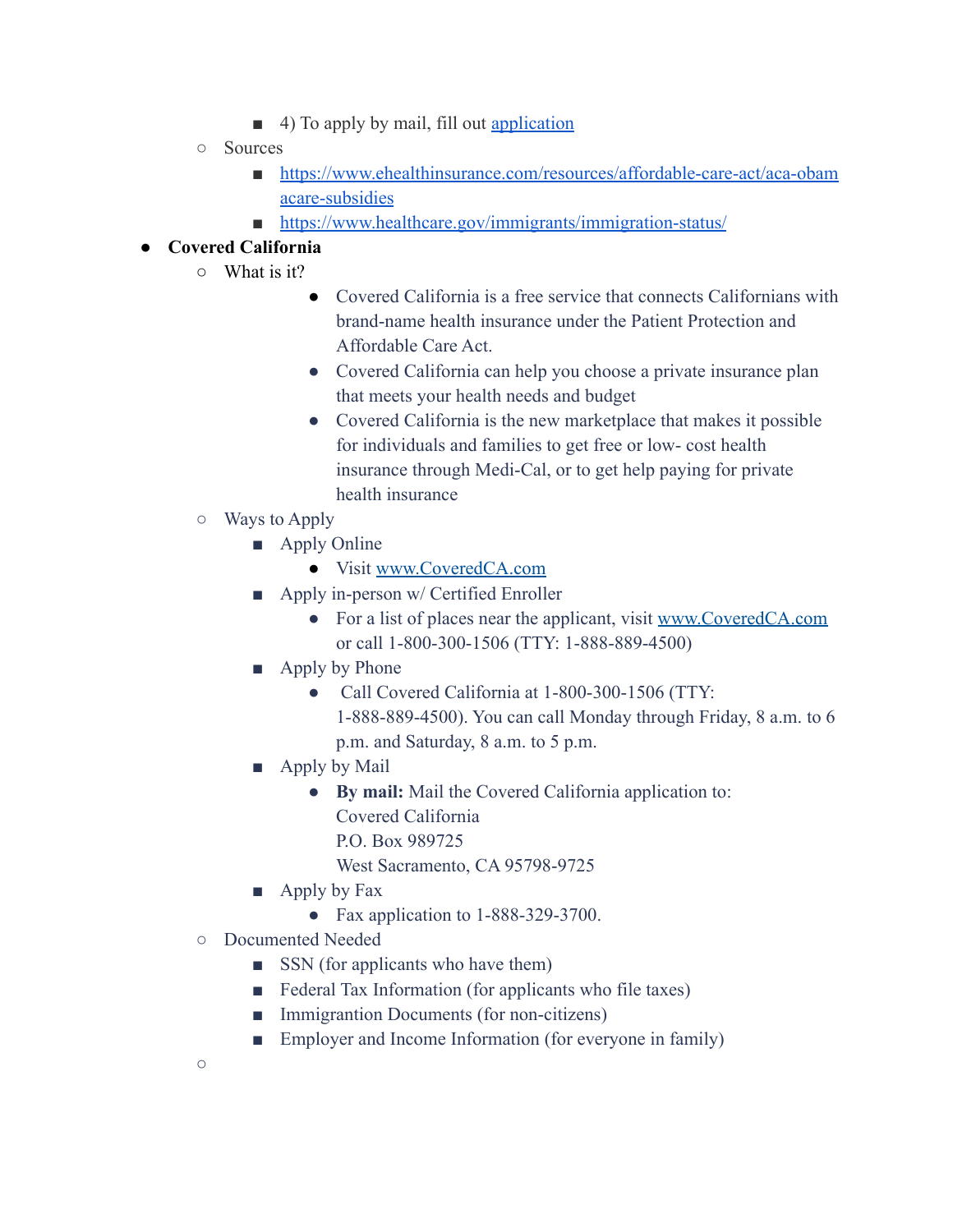#### **Public Health Insurance**

## **● Medicaid**

- What is Medicaid?
	- Medicaid is designed for people with limited income.
	- As a result, all legal residents and citizens of the United States with incomes of up to 138% of the poverty line qualify for coverage in Medicaid participating states
	- Medicaid expanded by ACA
	- When Medicaid recipients reach age 65, they remain eligible for Medicaid and also become eligible for Medicare
- Coverage
	- Medicaid must include coverage for inpatient and outpatient hospital services, physician services, laboratory and X-ray services, and home health services, among others. Some optional benefits that state Medicaid programs can cover include prescription drugs (currently all states do), case management, physical therapy, and occupational therapy
- Payment
	- Some out-of-pocket costs may include copayments, coinsurance, deductibles, and others. However, there is a maximum out-of-pocket cost imposed and states can choose to charge higher amounts for people with higher income within the program
- Ways to Apply
	- Through the Health Insurance Marketplace
	- Directly through state Medicaid agency
- Information/Documents Needed
	- Proof of age, identity, citizenship (such as birth certificate, driver's license, or photo id)
	- Proof of residency (such as lease, utility bill, property tax record)
	- Proof of all sources of income (pay stubs, unemployment benefits, social security)
	- Medical records for proof of disability or pregnancy
- Recent News
	- On March 27, 2020, President Trump signed a \$2 trillion Coronavirus emergency stimulus package, called the CARES (Coronavirus Aid, Relief, and Economic Security) Act, into law. It expands Medicare's ability to cover treatment and services for those affected by COVID-19. The CARES Act also
- Sources
	- [https://www.investopedia.com/what-s-in-the-usd2-trillion-coronavirus-sti](https://www.investopedia.com/what-s-in-the-usd2-trillion-coronavirus-stimulus-bill-4800882) [mulus-bill-4800882](https://www.investopedia.com/what-s-in-the-usd2-trillion-coronavirus-stimulus-bill-4800882)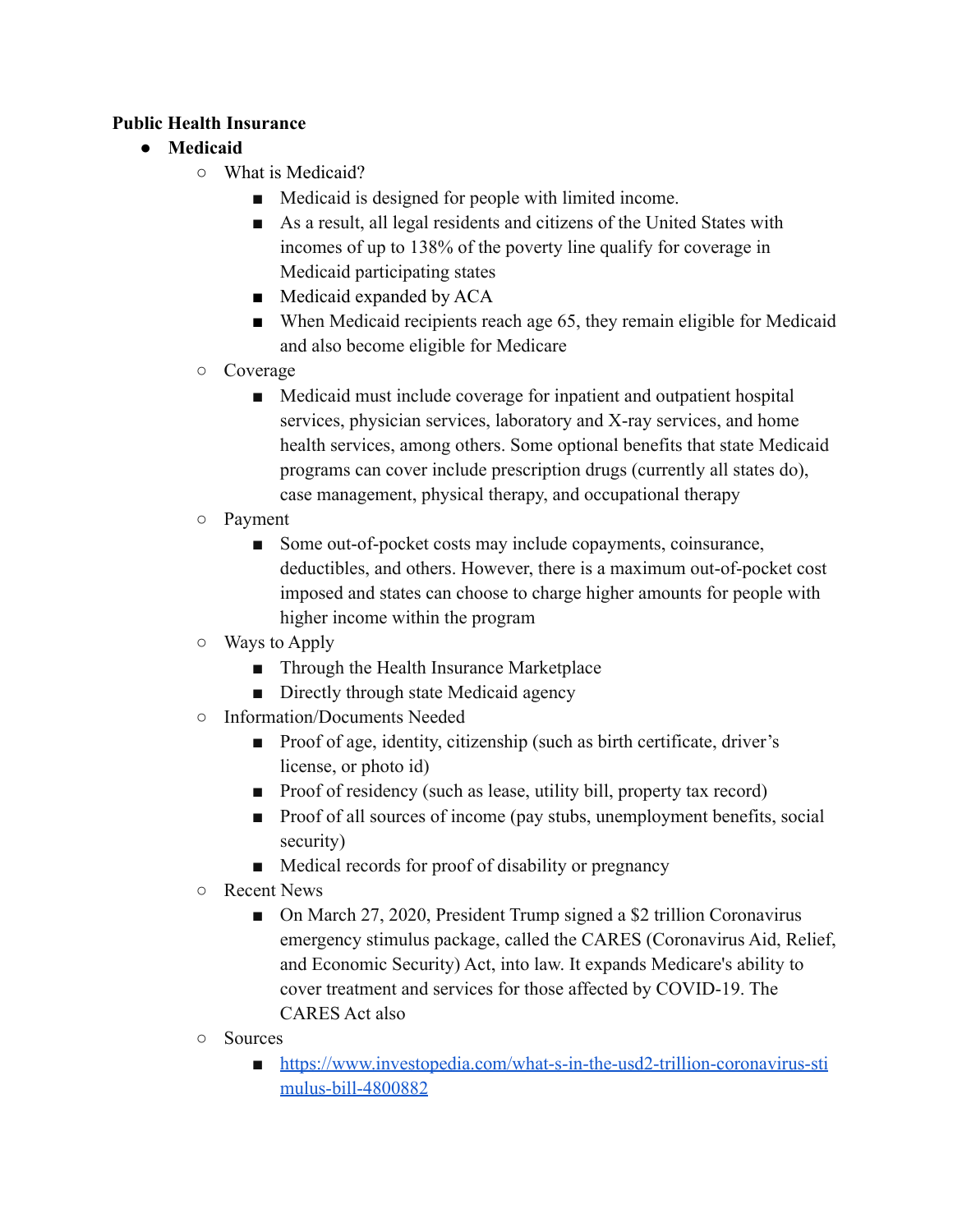■ <https://www.goodrx.com/insurance/medicaid>

## **● Medi-cal**

- Eligibility
	- People who are 65 or older
	- Certain younger people with disabilities
	- People with End-Stage Renal Disease (permanent kidney failure requiring dialysis or a transplant, sometimes called ESR
- Different parts of medicaid

## ■ **Medicare Part A (Hospital Insurance)**

Part A covers inpatient hospital stays, care in a skilled nursing facility, hospice care, and some home health care.

■ **Medicare Part B (Medical Insurance)**

Part B covers certain doctors' services, outpatient care, medical supplies, and preventive services.

- **■ Medicare Part C (Medicare Advantage)**
- **Medicare Part D (prescription drug coverage)**

Helps cover the cost of prescription drugs (including many recommended shots or vaccines)

- $\circ$  Ways to Apply
	- In person
		- Apply at l[ocal county social services office](https://www.dhcs.ca.gov/services/medi-cal/Pages/CountyOffices.aspx)
	- By mail
		- Apply for Medi-Cal with a [Single Streamlined Application](https://www.dhcs.ca.gov/services/medi-cal/eligibility/Pages/SingleStreamApps.aspx), provided in English and other languages. Send completed and signed applications to your <u>[local county social services](https://www.dhcs.ca.gov/services/medi-cal/Pages/CountyOffices.aspx) office</u>.
	- By phone
		- To apply over the phone, call the local [county social](https://www.dhcs.ca.gov/services/medi-cal/Pages/CountyOffices.aspx) services [office.](https://www.dhcs.ca.gov/services/medi-cal/Pages/CountyOffices.aspx)
	- Online
		- Apply online at [www.CoveredCA.com](http://www.coveredca.com/). Applications are securely transferred directly to the local county social services office, since Medi-Cal is provided at the county level
- Information/Documents Needed
	- Age
	- Employment
	- Marital status
	- Tax information
		- **Income and employment information:** Adults who receive income need to provide information about their unemployment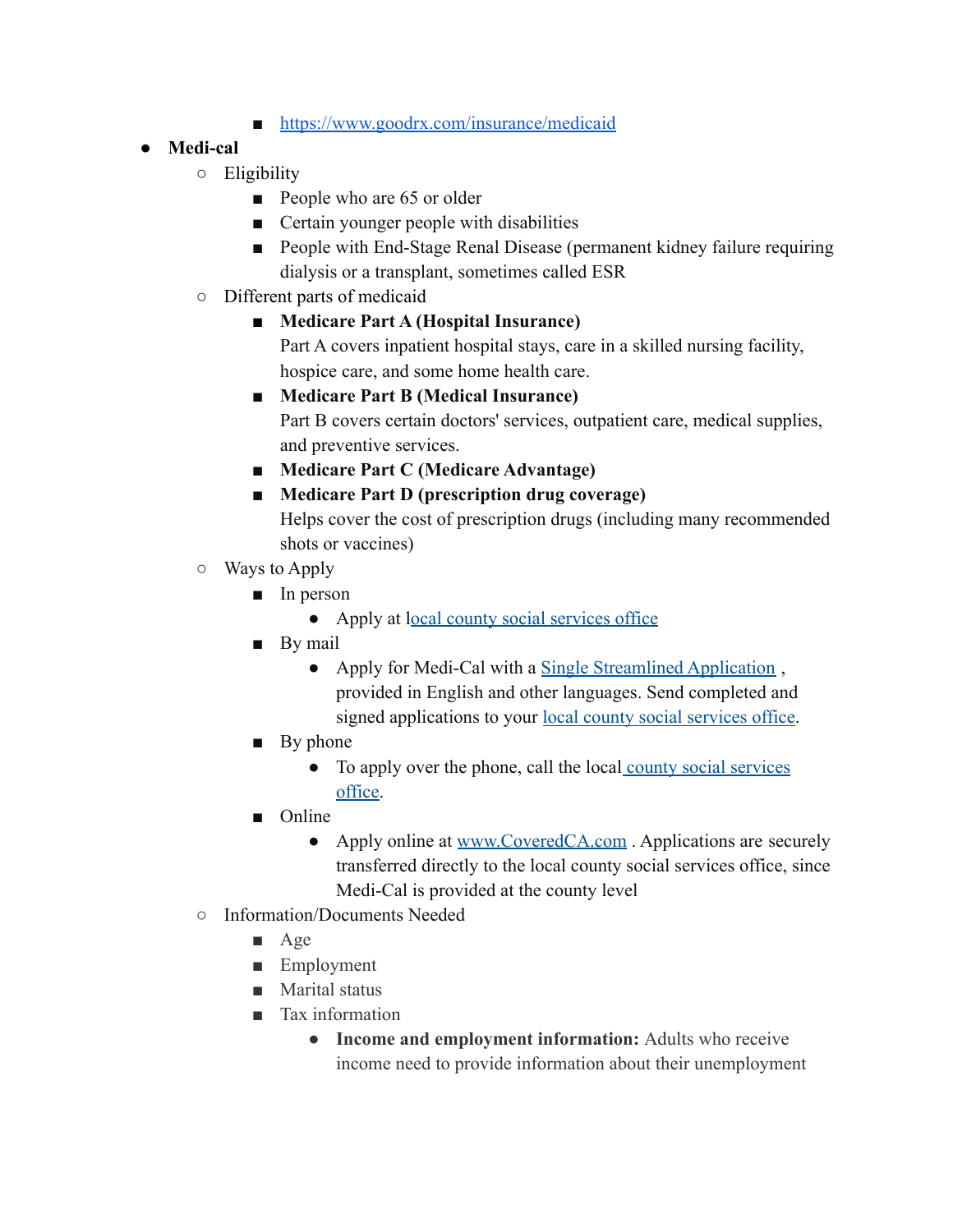benefits or employment. The required documents can vary and could include proof of unemployment benefits or pay stubs.

- **Federal tax information:** The head of the household and their dependents need to provide their federal tax information. You could still become eligible for Medi-Cal even if you don't file taxes
- Identification
	- **Social Security numbers:** Every applicant who has a Social Security number needs to provide it to make the application process faster
- Citizenship
	- **Immigration documents:** Anyone on your application who doesn't have American citizenship can submit immigration documents to determine their eligibility for other services. Undocumented adults cannot get Medi-Cal, but undocumented children can qualify
- Sources
	- [https://www.google.com/url?q=https://www.medicare.gov/what-medicare](https://www.medicare.gov/what-medicare-covers/your-medicare-coverage-choices/whats-medicare)[covers/your-medicare-coverage-choices/whats-medicare&sa=D&source=e](https://www.medicare.gov/what-medicare-covers/your-medicare-coverage-choices/whats-medicare) [ditors&ust=1616873635686000&usg=AOvVaw2tJ5MVG\\_Kt9-Ahnqtyaca](https://www.medicare.gov/what-medicare-covers/your-medicare-coverage-choices/whats-medicare) [Y](https://www.medicare.gov/what-medicare-covers/your-medicare-coverage-choices/whats-medicare)
	- [https://www.google.com/url?q=https://www.healthforcalifornia.com/cover](https://www.healthforcalifornia.com/covered-california/health-insurance-companies/medi-cal/apply) [ed-california/health-insurance-companies/medi-cal/apply&sa=D&source=](https://www.healthforcalifornia.com/covered-california/health-insurance-companies/medi-cal/apply) [editors&ust=1616873635685000&usg=AOvVaw1M\\_NtYpWqJQr3e0RZS](https://www.healthforcalifornia.com/covered-california/health-insurance-companies/medi-cal/apply) [1wfd](https://www.healthforcalifornia.com/covered-california/health-insurance-companies/medi-cal/apply)

# **COVID-19 Vaccine**

- Types
	- Pfizer
		- **Recommended for:** Anyone 16 and older. Pfizer-BioNTech is still testing the vaccine in kids ages 12-15
		- **Dosage:** Two shots, 21 days apart
		- **How well it works:** [95% efficacy](https://www.pfizer.com/news/press-release/press-release-detail/pfizer-and-biontech-announce-publication-results-landmark) in preventing COVID-19 in those without prior infection.
	- Moderna
		- **Recommended for:** Adults 18 and older. Moderna is still testing the vaccine in children ages 12-17
		- **Dosage:** Two shots, 28 days apart
		- **How well it works:** 94.1% effective at preventing symptomatic infection in people with no evidence of previous COVID-19 infection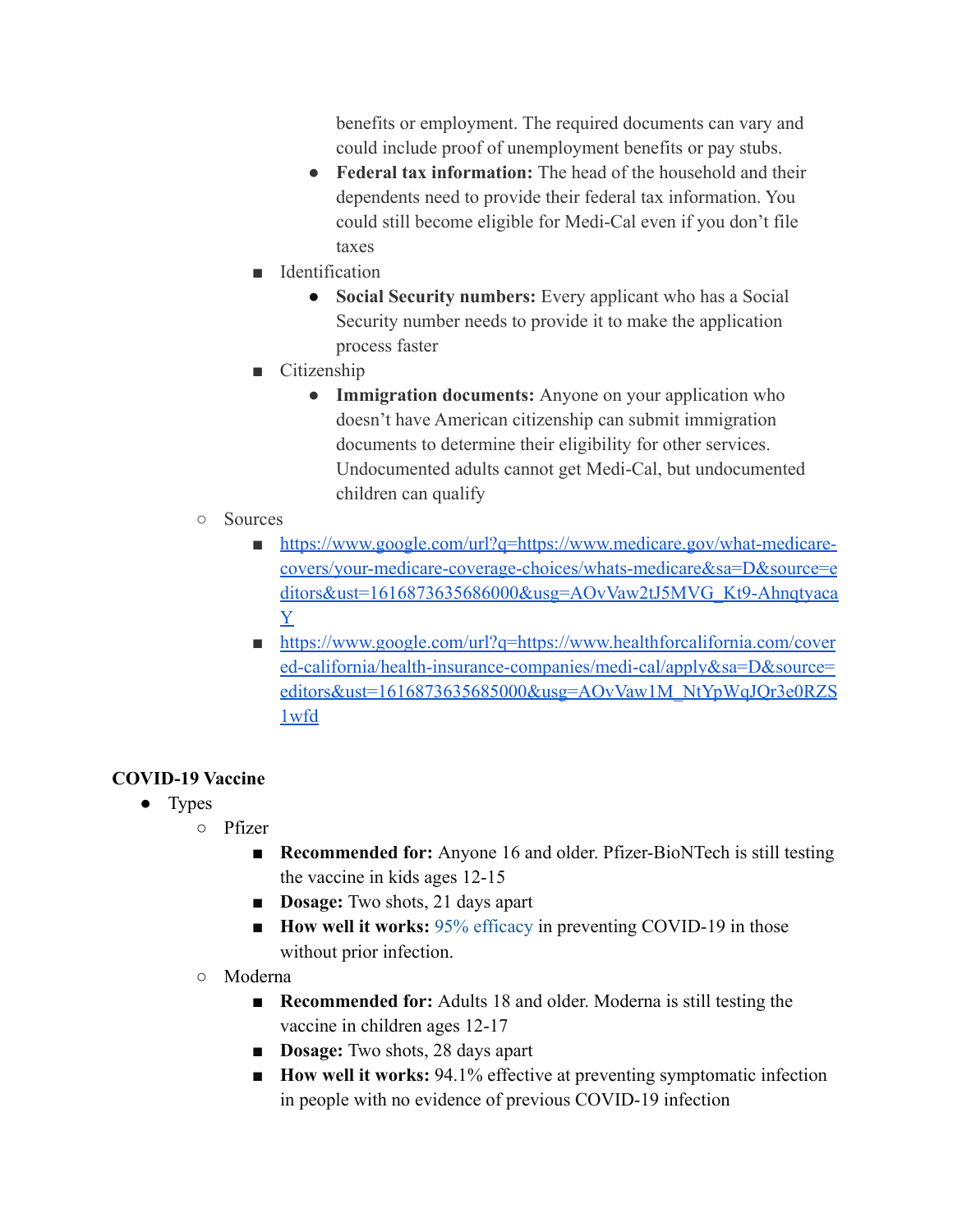- $\circ$  J&J
	- **Recommended for:** Adults 18 and older. The company also expects to start testing the vaccine on children
	- **Dosage:** Single shot
	- **How well it works:** [72% overall efficacy](https://www.nytimes.com/2021/02/24/science/johnson-johnson-covid-vaccine.html) and 86% efficacy against severe disease in the U.S
- Side Effects
	- Fatigue, fever headache, injection site pain, or myalgia (pain in a muscle or group of muscles), all of which generally resolve within a day or two
- **Availability** 
	- Vaccines will become widely available, in the coming months
	- Phase 1a
		- Healthcare personnel and residents of long-term care facilities should be offered the first doses of COVID-19 vaccines
	- Phase 1b
		- Frontline essential workers such as fire fighters, police officers, corrections officers, food and agricultural workers, United States Postal Service workers, manufacturing workers, grocery store workers, public transit workers, and those who work in the educational sector (teachers, support staff, and daycare workers.)
		- People aged 75 years and older because they are at high risk of hospitalization, illness, and death from COVID-19. People aged 75 years and older who are also residents of long-term care facilities should be offered vaccination in Phase 1a.
- $\bigcap$ ● Cost
	- $\circ$  The federal government is providing the vaccine free of charge to all people living in the United States, regardless of their immigration or health insurance status
		- COVID-19 vaccination providers cannot:
			- Charge you for the vaccine
			- Charge you any administration fees, copays, or coinsurance
			- Deny vaccination to anyone who does not have health insurance coverage, is underinsured, or is out of network
			- Charge an office visit or other fee to the recipient if the only service provided is a COVID-19 vaccination
			- Require additional services in order for a person to receive a COVID-19 vaccine; however, additional healthcare services can be provided at the same time and billed as appropriate
- Place